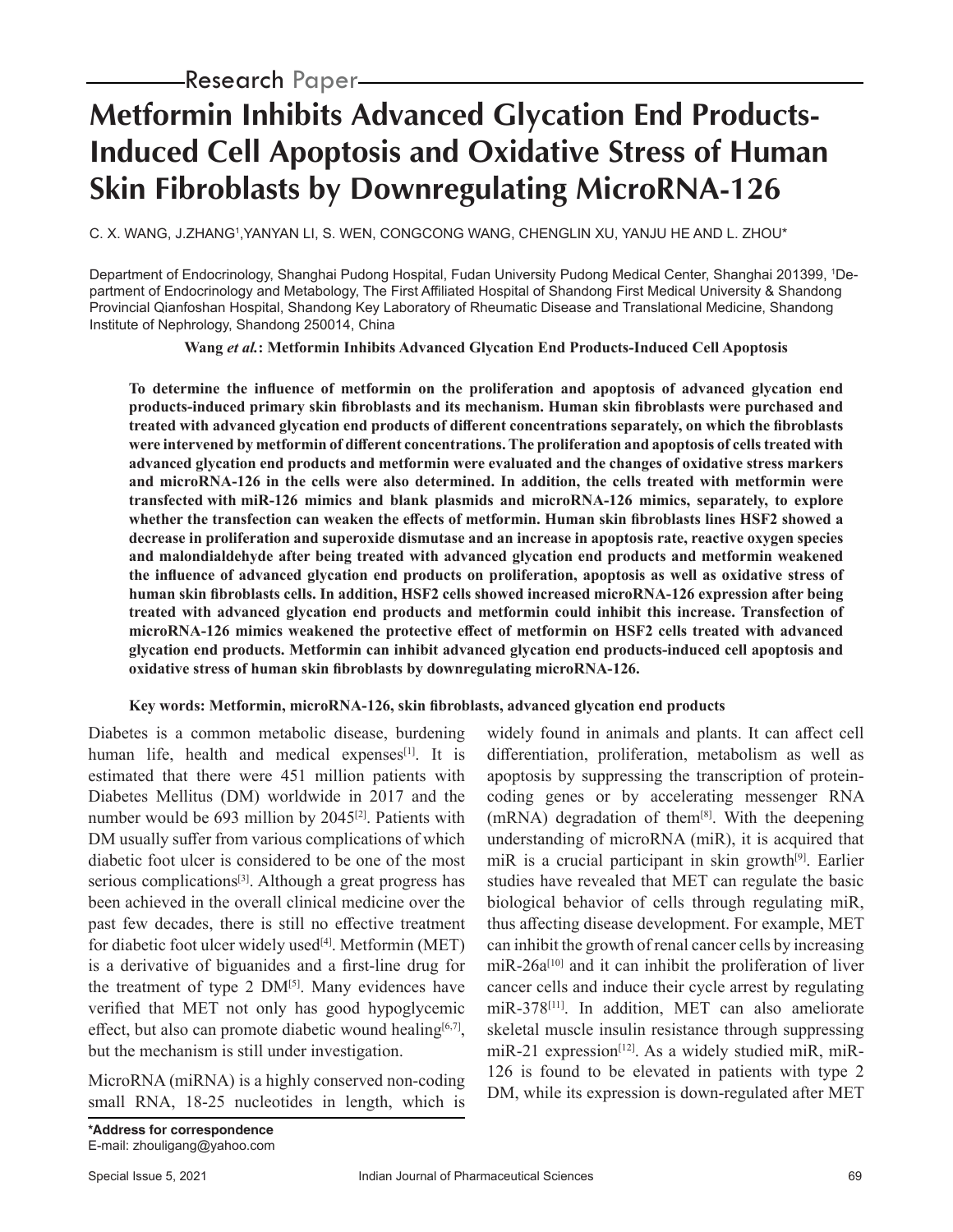treatment $[13,14]$ . Poor diabetic wound healing is the result of a combination of many factors and the decrease of proliferation of fibroblasts and the increase of apoptosis of them are key factors<sup>[15]</sup>. In addition, according to previous studies, miR-126 can regulate the proliferation and apoptosis of fibroblasts $[16,17]$ . We suspected that the effect of MET on diabetic wound healing may be related to the regulation of miR-126 on the proliferation and apoptosis of fibroblasts.

In our study, we mainly analyzed the influence of MET on the proliferation and apoptosis of Advanced Glycation End products (AGEs)-induced primary skin fibroblasts and the relationship between MET and miR-126.

### **MATERIALS AND METHODS**

### **Cell source and culture:**

Human skin fibroblast lines (HSF2) purchased from Shanghai SIMR Biotechnology Company were incubated in dulbecco's modified eagle medium (DMEM) supplemented with 15 % fetal bovine serum (FBS; Gibco, USA), 100 U/ml penicillin (Gibco, USA), as well as 100 U/ml streptomycin (Gibco, USA) in a 5 %  $\mathrm{CO}_2$  incubator at 37 $^\circ$  and then the cells were passaged when they reached 80 %-90 % confluency after they attached to the wall and sprawled out.

# **Cell processing:**

**Treatment with AGEs (BioVision, USA):** HSF2 cells in logarithmic growth stage were taken and AGEs was diluted with complete culture medium to 100, 200 and 300 μg/ml, separately. A 16 well plate was added with cell culture solution containing different concentrations at 100 μl/well and the control group was added with only 100 μl complete culture medium.

**Treatment with MET (Sigma, USA):** Cells were added with 100 μl MET at different concentrations (5, 10 and 20 mmol/l) separately, after being treated with 300 μg/ml AGEs, while the control group was added with only 100 μl complete medium.

**Cell transfection:** MiR-126 mimics and blank plasmids (miR-NC) were constructed with plasmid cloning DNA (pcDNA) 3.1 plasmids as vectors, separately and they were transfected into HSF2 cells treated by MET with Lipofectamine™ 2000 reagent (Invitrogen, USA) under reagent instructions, followed by 2 h incubation.

# **Quantitative reverse transcription polymerase chain reaction (qRT-PCR) assay:**

Total RNA was obtained from cells through a TRIzol

kit (Invitrogen Company, USA) and its concentration, purity, as well as integrity were determined using an ultraviolet spectrophotometer and agarose gel electrophoresis. Afterwards, reverse transcription was performed on the total RNA using a reverse transcription kit (Invitrogen, USA) and amplification was performed through SYBR\_Premix ExTaq II (Takara, Dalian, China) under the amplification system consisting of 20 μl total reaction volume with 10 μl SYBR Premix Ex Taq II (2X), 2 μl complementary DNA (cDNA), 0.8 μl upstream primer, 0.8 μl downstream primer, as well as sterile purified water added to adjust the volume. The amplification conditions:  $95^{\circ}$  for 30 s, followed by 40 cycles of 95 $\degree$  for 5 s and 60 $\degree$  for 30 s. Data in this study were analyzed through  $2$ - $\Delta \Delta ct[18]$ .

# **Proliferation determination by Cell Counting kit-8 (CCK-8) assay:**

Treated cells were harvested and prepared into  $1 \times 10^5$  cells/ml cell suspension and the suspension was transferred to a 96 well plate. CCK-8 solution (10 μl; Dojindo, Japan) was put in each well at 24 h after culturing, followed by 2 h incubation with dark surroundings. Finally, the optical density of cells in every well at 490 nm was determined through a microplate reader (Molecular Devices, USA) and corresponding growth curves were drawn.

# **Cell apoptosis determination**:

Treated cells were harvested and trypsinized through 0.25 % trypsin and then prepared into  $1 \times 10^6$  cells/ ml suspension. The suspension was put with Annexin V-FITC/propidium iodide (PI) (MultiSciences (Lianke) Biotech Co., Ltd., Hangzhou, China) in order, incubated at indoor temperature with dark surroundings for 5 min and finally the apoptosis of the cells was detected using a flow cytometer.

### **Determination of oxidative stress markers in cells:**

The cells to be determined were collected and digested with trypsin and then centrifuged to discard the supernatant. Subsequently, the cells were added with Phosphate Buffered Saline (PBS) to resuspend the cells and then the cells were crushed by an ultrasonic cell crusher, followed by 3500×g centrifugation for 10 min to collect the supernatant. Finally, the activities and levels of Malondialdehyde (MDA), Superoxide Dismutase (SOD) and Catalase (CAT) in the supernatant were quantified using corresponding MDA, SOD and CAT kits (all purchased from Nanjing Jiancheng Bioengineering Institute) according to kit instructions.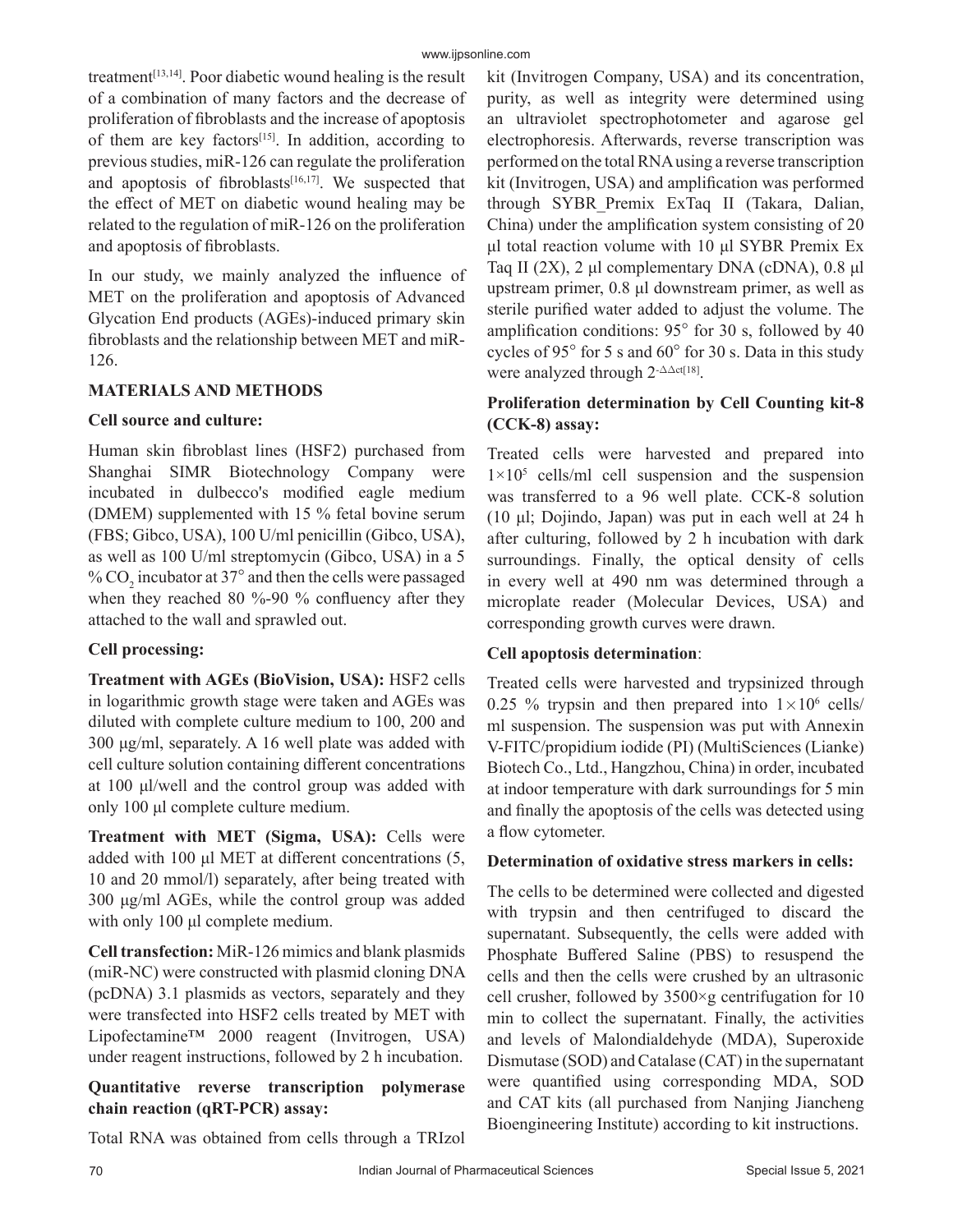#### www.ijpsonline.com

#### **Statistical analyses:**

In our study, the acquired data were processed statistically through Statistical Package For The Social Sciences (SPSS) 1.8.0 and visualized into figures through GraphPad 7. Inter-group comparison was carried out through the independent t test and multigroup comparison was carried out through the one-way Analysis Of Variance (ANOVA). Post hoc pairwise comparison was carried out using the Least Significant Difference (LSD) t test and comparison of expression at different time points was carried out through the repeated measures analysis of variance. Bonferroni post hoc test was also adopted,  $p<0.05$  implies a remarkable difference.

#### **RESULTS AND DISCUSSION**

Effects of AGEs on proliferation, apoptosis and oxidative stress of HSF2 cells were determined. Determination of the proliferation and apoptosis of HSF2 cells by CCK-8 and flow cytometry revealed that after being treated with AGEs, HSF2 cells showed inhibited proliferation ability, increased apoptosis rate and a concentration dependence and determination of oxidative stress markers in HSF2 cells treated with AGEs revealed that AGEs could increase the MDA level in HSF2 cells and reduce SOD and CAT levels in them and HSF2 cells showed a concentration dependence of AGEs (fig. 1).

MET could weaken the effects of AGEs on the proliferation, apoptosis and oxidative stress of HSF2 cells. For the purpose of determining the influence of MET on AGEs-induced HSF2 cells, we treated HSF2 cells with different concentrations of MET after treating them with 300 μg/ml AGEs. Evaluation of the proliferation and apoptosis of treated cells revealed that MET could weaken the influence of AGEs on the proliferation and apoptosis of HSF2 cells and the weakening effect would be enhanced with the increase of MET concentration. Subsequently, we quantified oxidative stress markers in cells in each group, finding that MET could also effectively weaken the effects of AGEs on the levels of CAT, MDA and SOD in HSF2 cells (fig. 2).

AGEs increased the miR-126 expression in HSF2 cells and MET could inhibit this effect. In order to explore the ability of MET in inhibiting the biological behavior changes of HSF2 cells induced by AGEs, we quantified miR-126 in HSF2 cells treated by AGEs and MET. It came out that AGEs increased the miR-126 expression in HSF2 cells in a concentration-dependent manner but MET could inhibit the increase of miR-126 expression in HSF2 cells caused by AGEs (fig. 3).

The increase of miR-126 could weaken the therapeutic effect of MET. According to the above results, MET may reduce the damage of AGEs to HSF2 cells by regulating miR-126. For the purpose of confirming the relationship between MET and miR-126, we treated HSF2 cells with MET and transfected them with miR-NC and miR-126 mimics and then observed the changes of cell biological behaviors, finding that in contrast to the MET+miR-NC group, the MET+miR-126 mimics group showed increased miR-126 expression, inhibited cell proliferation and intensified cell apoptosis. We also quantified oxidative stress markers in each group, finding that in contrast to the MET+miR-NC group, the MET+miR-126 mimics and MET+miR-126 mimics groups showed increased CAT and MDA levels and decreased SOD level (fig. 4).



**Fig. 1: Effects of AGEs on the proliferation, apoptosis and oxidative stress of HSF2 cells. (A) The proliferation ability of HSF2 cells was inhibited after treatment with AGEs; (B) The apoptosis rate of HSF2 cells was increased after treatment with AGEs (C) The CAT level in HSF2 cells decreased after treatment with AGEs; (D) The MDA level in HSF2 cells increased after treatment with AGEs; (E) The SOD level in HSF2 cells decreased after treatment with AGEs Note: \*indicates p<0.05** *vs.* **the control group**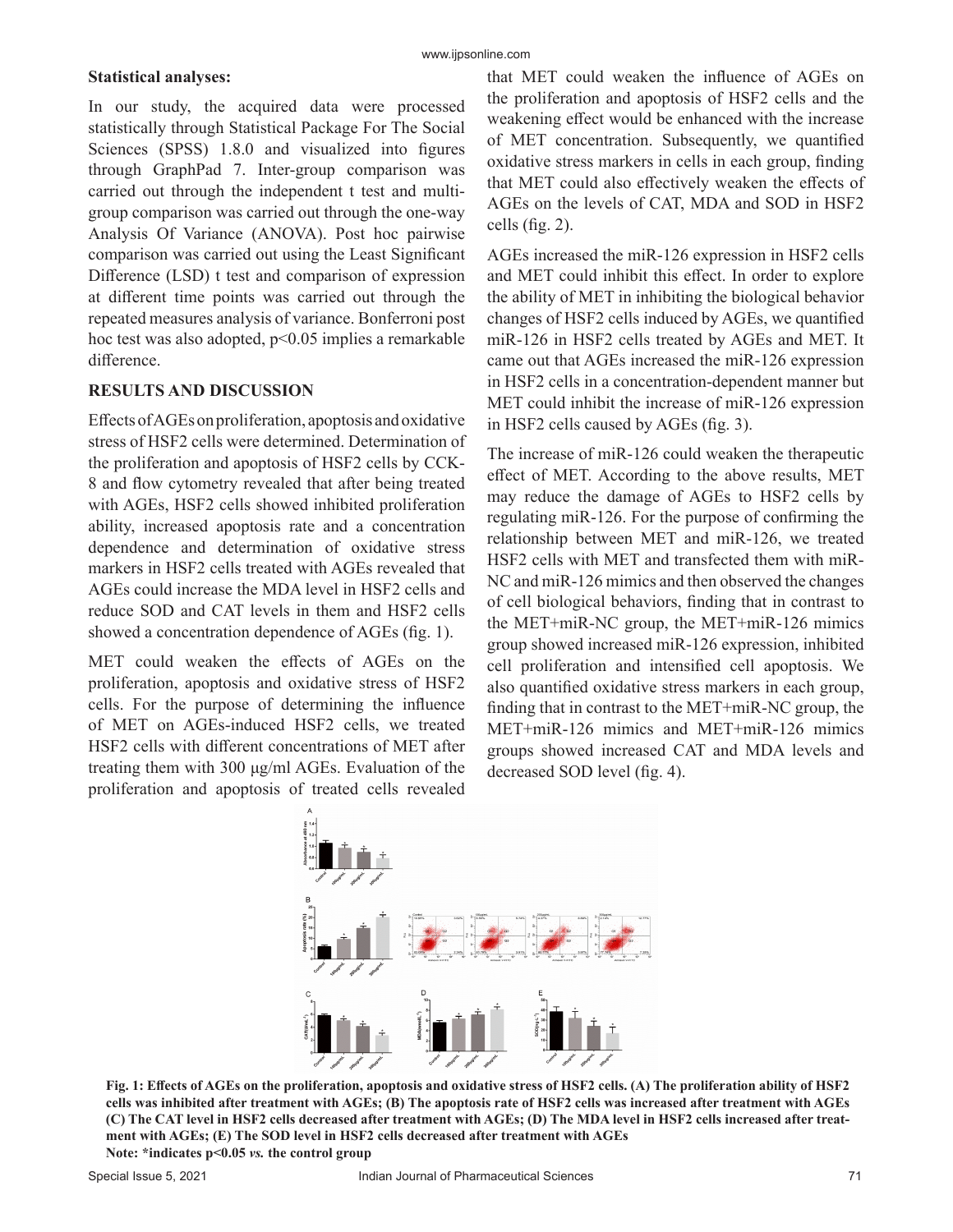

**Fig. 2: MET could weaken the effects of AGEs on the proliferation, apoptosis and oxidative stress of HSF2 cells. (A) MET could weaken the effects of AGEs on the proliferation of HSF2 cells; (B) MET could weaken the effects of AGEs on the apoptosis of HSF2 cells; (C) MET could weaken the effects of AGEs on the CAT level in HSF2 cells (D) MET could weaken the effects of AGEs on the MDA level in HSF2 cells; (E) MET could weaken the effects of AGEs on the SOD level in HSF2 cells Note: \*indicates p<0.05** *vs.* **the control group**



**Fig. 3: AGEs increased the miR-126 expression in HSF2 cells and MET could inhibit this effect. (A) AGEs increased the miR-126 expression in HSF2 cells; (B) MET weakened the effects of AGEs on the apoptosis of HSF2 cells Note: \* indicates p<0.05** *vs.* **the control group**



**Fig. 4: The increase of miR-126 could weaken the therapeutic effect of MET. (A) Compared with the MET+miR-NC group, the MET+miR-126 mimics group showed up-regulated miR-126; (B) Compared with the MET+miR-NC group, the MET+miR-126 mimics group showed decreased cell proliferation; (C) Compared with the MET+miR-NC group, the MET+miR-126 mimics group showed increased apoptosis; (D) Compared with the MET+miR-NC group, the MET+miR-126 mimics group showed decreased CAT level; (E) Compared with the MET+miR-NC group, the MET+miR-126 mimics group showed increased MDA level; (F) Compared with the MET+miR-NC group, the MET+miR-126 mimics group showed decreased SOD level Note: \*indicates p<0.05** *vs.* **the MET+miR-NC group**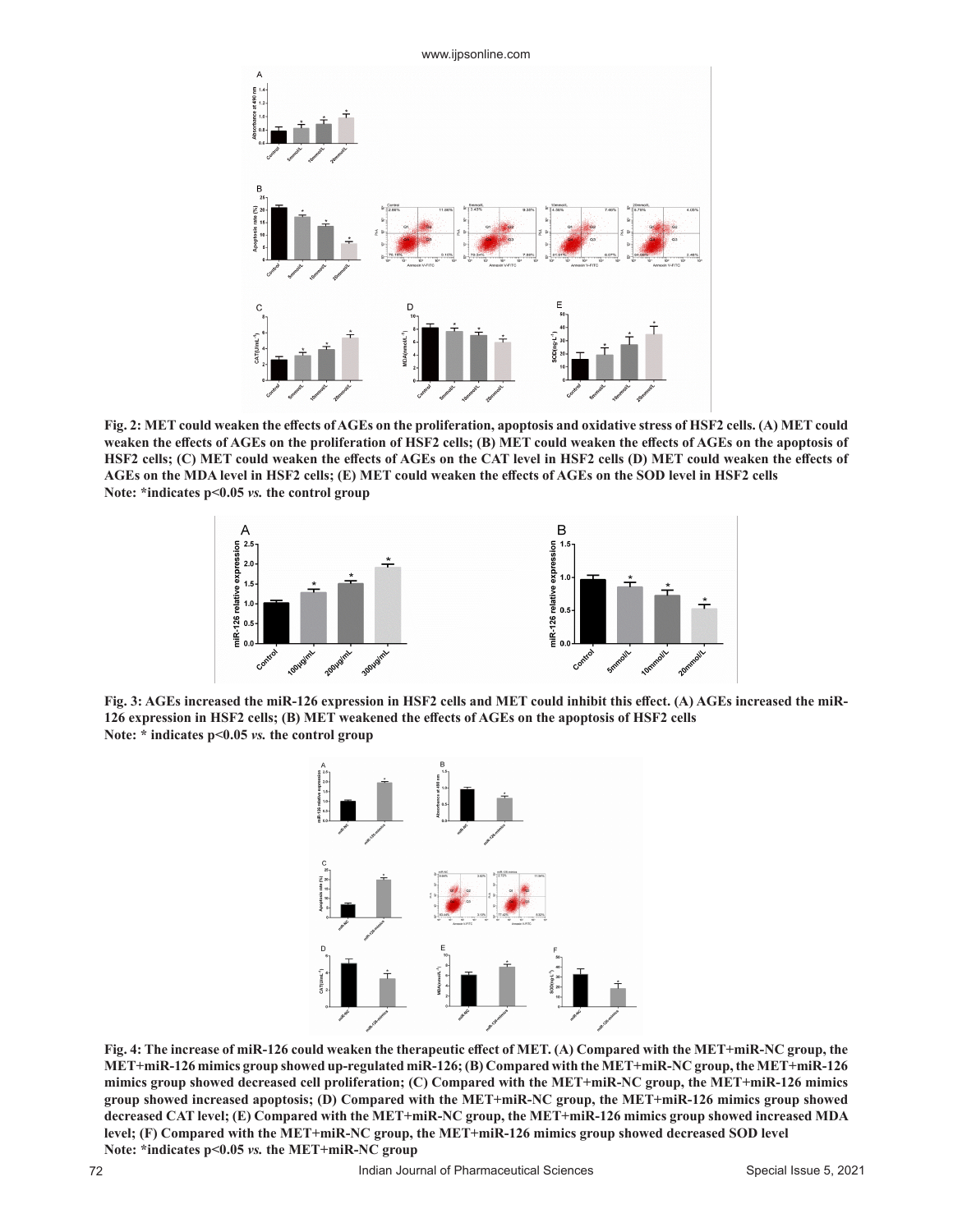About one quarter of patients with DM suffer from foot ulcers at some point in their lives and despite drug treatment, more than two thirds of the patients will suffer from unhealed wounds<sup>[19,20]</sup>. At present, the pathogenesis of diabetic skin lesions is still unclear and exploring its mechanism has crucial clinical value for improving the prognosis of patients. In our study, we mainly analyzed the influence of MET on the proliferation and apoptosis of AGEs-induced skin fibroblasts and the relationship between MET and miR-126, finding that MET inhibited AGEs-induced apoptosis and oxidative stress of human skin fibroblasts by downregulating miR-126.

AGEs are harmful metabolites, which have been found to accumulate in large quantities in patients with DM compared with healthy individuals<sup>[21]</sup>. One previous study has revealed that AGEs are a primary cause of skin fibroblast death in patients with DM[22]. Fibroblasts are the main cells that synthesize and secrete collagen and fibronectin play a key role in wound healing. Changes in the function of skin fibroblasts are one of the main reasons for poor wound healing in patients with DM<sup>[15]</sup>. In this study, we found that after being treated with AGEs, HSF2 cells showed inhibited proliferation ability, increased apoptosis rate and a concentration dependence. AGEs can induce the production of reactive oxygen species in cells and cause oxidative stress, thus damaging skin fibroblasts<sup>[23,24]</sup>. This study found that after treatment with AGEs, the MDA level in skin fibroblasts increased, while the SOD and CAT levels in them decreased, which implied that AGEs are one of the important killers that lead to unnatural apoptosis and oxidative stress damage of fibroblasts. One earlier study has revealed that MET can reduce the formation and accumulation of AGEs in human body<sup>[25]</sup>, which suggests that MET can protect skin fibroblasts from AGEs. Our results also verified that MET can weaken the effects of AGEs on the function and oxidative stress of skin fibroblasts.

To explore how MET protects skin fibroblasts from AGEs, we analyzed the correlation of miR-126 with MET and AGEs. One previous study has pointed out that miR-126 takes a crucial part in the development of various diseases. In our study, we determined the changes of miR-126 in skin fibroblasts treated by AGEs and found that miR-126 expression increased after treatment with AGEs and MET inhibited the increase, indicating that MET may protect skin fibroblasts from AGEs by regulating miR-126. In order to further understand the correlation between MET and miR-126, we treated AGEs-induced skin fibroblasts with MET and transfected them with miR-NC and miR-126 mimics, separately, finding that increasing miR-126 could weaken the effects of MET on skin fibroblasts after AGEs induction, which implied that MET could inhibit AGEs-induced apoptosis and oxidative stress of human skin fibroblasts by downregulating miR-126.

This study has verified that MET can inhibit AGEsinduced apoptosis and oxidative stress of skin fibroblasts and it may be related to the regulation of MET on miR-126. We reviewed previous researches on the role of miR-126 in human diseases and found that miR-126 can participate in the progression of diseases by activating or inhibiting some common pathways, such as Phosphatidy Linositol 3-kinase/protein kinase B (PI3K/Akt) and Ras homolog family member A (RhoA)/ Rho-associated protein kinase (ROCK) (RhoA/ROCK)  $[26,27]$ . Therefore, we suspected that MET can affect the biological behavior of human skin fibroblasts through regulating miR-126 and mediating related pathways, which can be extensively studied in the future to further explore the potential mechanism of MET in promoting wound healing in patients with DM.

To sum up, MET inhibits AGEs-induced apoptosis and oxidative stress of human skin fibroblasts by downregulating miR-126.

# **Funding:**

This work was supported by National Natural Science Foundation of China (81370932), the Key Studies (Special) Department Fund of the Pudong, New Area Health Planning Commission (PWZzk2017-03) and Integrative Medicine special fund of Shanghai Municipal Health Planning Committee (ZHYY-ZXYJHZX-2-201712), Outstanding Leaders Training Program of Pudong Health Bureau of Shanghai (PWR12014-06), the Outstanding Clinical Discipline Project of Shanghai Pudong (PWYgy-2018-08), the Natural Science Foundation of China (Project no. 21675034), Shanghai Natural Science Foundation (19ZR1447500).

### **Conflicts of interest:**

The authors declared no conflict of interest.

# **REFERENCES**

- 1. Kido D, Mizutani K, Takeda K, Mikami R, Matsuura T, Iwasaki K, *et al.* Impact of diabetes on gingival wound healing via oxidative stress. PLoS One 2017;12(12):e0189601.
- 2. Cho N, Shaw JE, Karuranga S, Huang YD, da Rocha Fernandes JD, Ohlrogge AW, *et al.* IDF Diabetes Atlas: Global estimates of diabetes prevalence for 2017 and projections for 2045. Diabetes Res Clin Pract 2018;138:271-81.